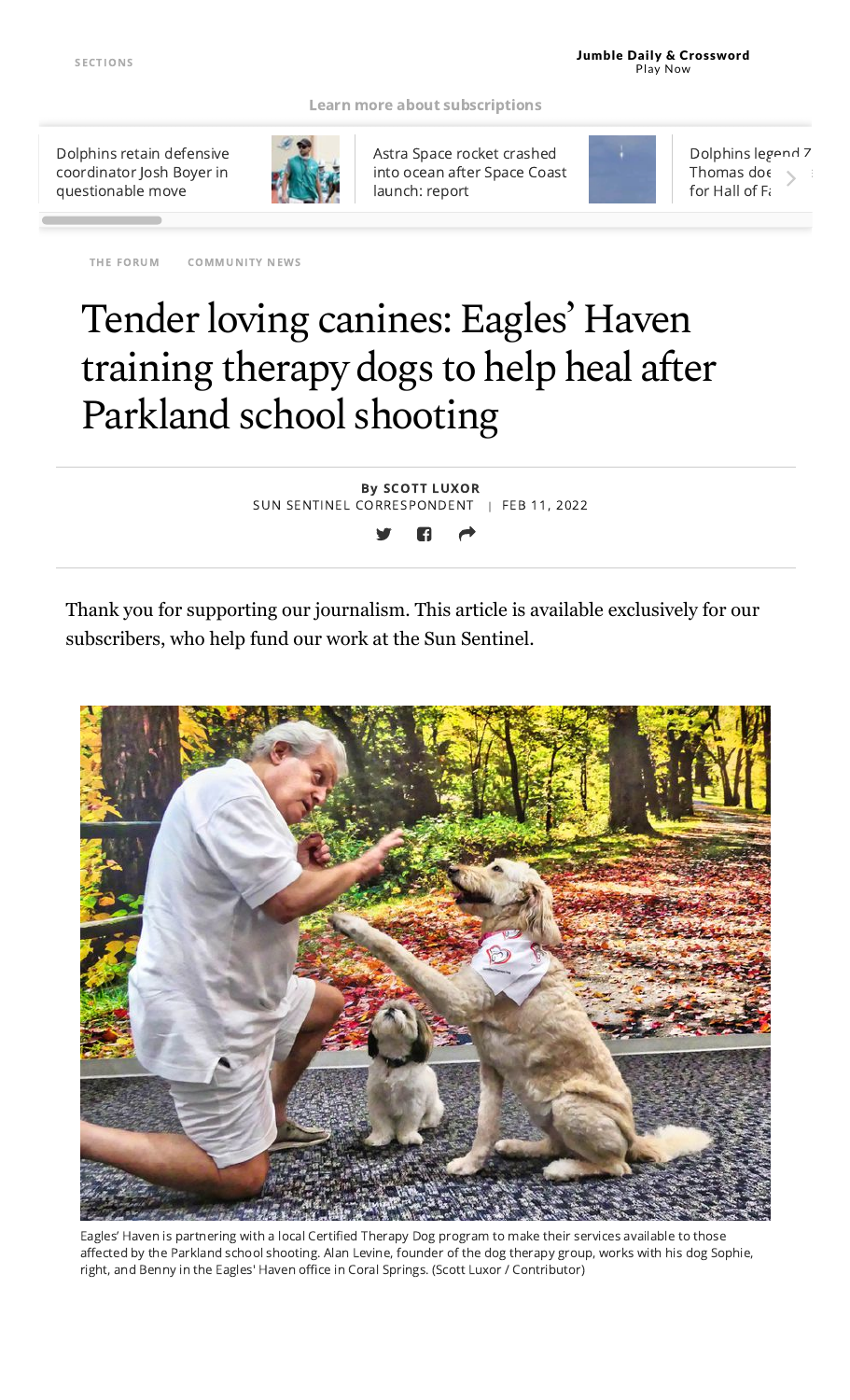With the four-year anniversary of the Parkland school shooting Feb. 14, the lingering effects of trauma on the victims' families, friends and school personnel have a lasting imprint.

Dogs have been used for therapeutic purposes for years and recognized as helpful to humans since the 19th century. Therapy dogs are often seen assisting people in social situations. Conditions like PTSD and anxiety have affected a number of people in the wake of the shooting at Marjory Stoneman Douglas High School. That's where man's best friend comes in.

Before Parkland, therapy dogs were used to help in the aftermath of the Sandy Hook Elementary School shooting in Newtown, Connecticut in 2012. So the idea has roots in helping families and students to cope with similar situations.

**[Eagles' Haven](https://www.eagleshaven.org/)** in Coral Springs is a therapy organization created the year following the events at Marjory Stoneman Douglas High School. After the shooting, the **[Children's Services Council of Broward County](https://www.cscbroward.org/)** found that there was a need for therapy services in the area. They chose **[JAFCO](https://www.jafco.org/)** to develop a program just for that purpose. The organization, which has the mission to care for abused, neglected and at-risk children as well as those with developmental disabilities, got the idea to create a community wellness center for those impacted, which they named Eagles' Haven.

Eagles' Haven Assistant Director Halle Solomon has been with the organization since its creation in 2019.

[\[More neighborhood news\] Broward teams fare well in regional, state cheer](https://www.sun-sentinel.com/community/the-forum/fl-cn-regional-state-cheer-competitions-local-hs-20220210-wbbfkjv7rrgjpjjvj5q2a3oolu-story.html#nt=interstitial-auto) competitions »

"Our CEO at JAFCO came up with the idea of training other people's dogs to be therapy dogs in order to give back to the community," Solomon said. "We connected with Alan Levine and his **[Certified Therapy Dog](https://www.certifiedtherapydog.com/our-founders)** organization. He is the one who leads the group and then trains about six dogs per session, which is about 10 weeks long."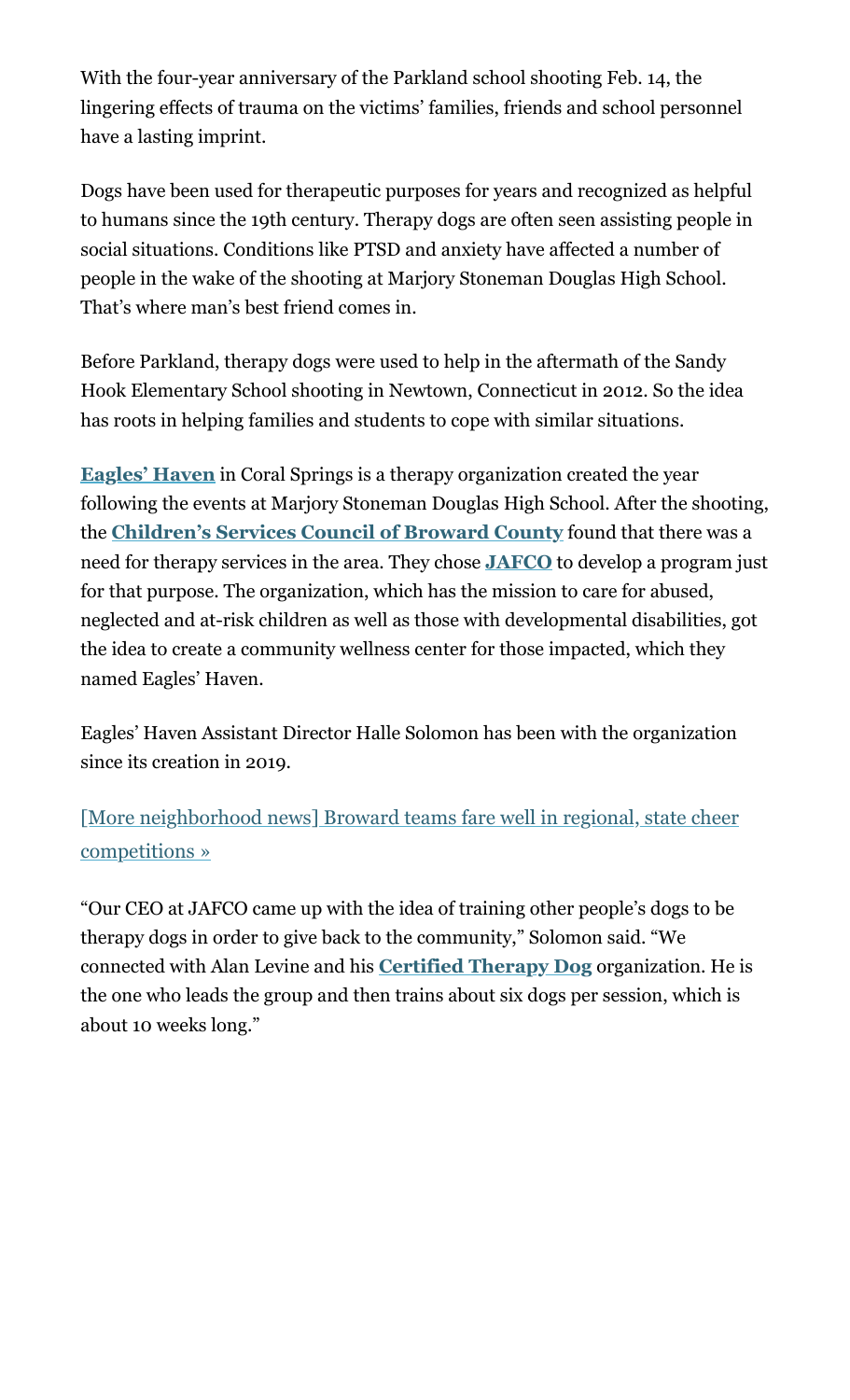

Halle Solomon, assistant director of Eagles' Haven, poses with her therapy dog, Benny, who is a regular fixture in the Coral Springs office. (Scott Luxor / Contributor)

According to Solomon, the dog certification is therapeutic in nature. While the classes are done in-house during the sessions at their office in Coral Springs, most of the work is done at clients' homes. The clients include families of victims and even educators at MSD.

"We have former Marjory Stoneman Douglas teachers who want to bring their dogs to the school or they just want their dog to be a therapy dog," Solomon said. "We've had victims' families, including injured survivors' families bring their dogs in. Most people love dogs and dogs bring comfort to people's lives. And that's really what we see in the class."

[Solomon said they don't become service dogs but](https://www.akc.org/products-services/training-programs/akc-therapy-dog-program/) **American Kennel Club Certified Therapy Dogs**, so they have to pass a test. The owner has to do the exam along with the dogs. Afterward, they get a certificate and they're able to bring their dog along with them to different events.

# **The dog whisperer**

Alan Levine, the founder of Certified Therapy Dog program working with Eagles' Haven, found his calling after a life-threatening health issue caused him to rethink his life purpose. He's been doing dog therapy work for a decade.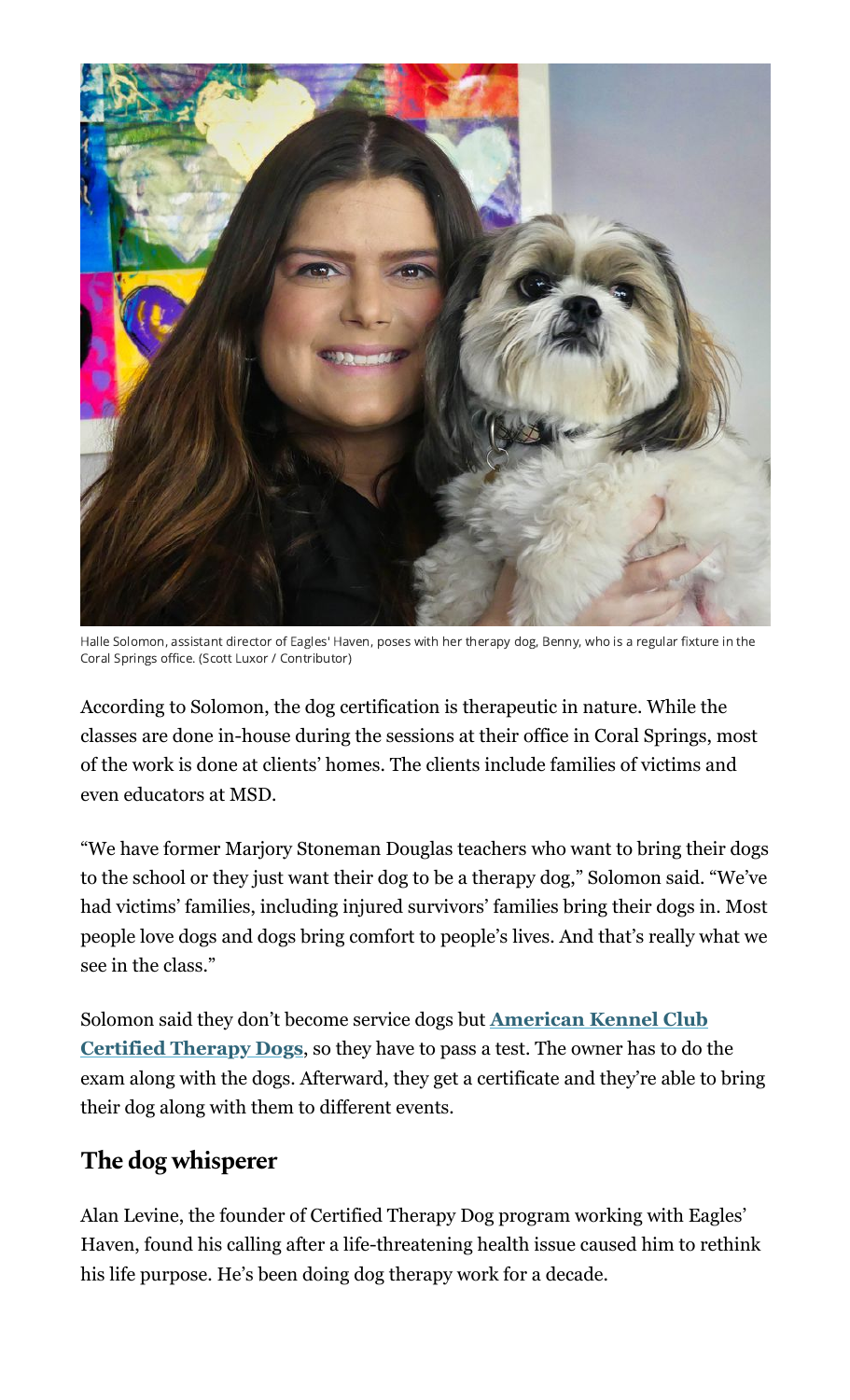"I had a life-threatening issue in my history that was never diagnosed and is usually fatal," he said. "But I survived the crisis when I was in my early 50s. That left me wondering why I got a second chance. I began searching for that purpose. Then, just by happenstance, we got a dog. We named her Sophie and I looked at it as she found me."

Levine said having the goldendoodle in his life began to make a difference for him.



Alan Levine, founder of the dog therapy group, poses with his goldendoodle Sophie, right, and Benny, the dog owned by Eagles' Haven Assistant Director Halle Solomon. (Scott Luxor / Contributor)

"Sophie brought me full circle," he said. "Through my interaction with her, I found growth. And the more I put myself out in the community, I found people who wanted to connect with me."

[\[More neighborhood news\] South Florida kids to show off talent during Rail](https://www.sun-sentinel.com/community/riverside-times/fl-cn-tri-rail-jpe-dimaggio-childrens-hospital-rail-fun-day-20220210-b2ddc3h4kjgwtmfoxfgkgog7h4-story.html#nt=interstitial-auto) Fun Day »

Levine met a woman who helped him develop his ideas about the therapy dog approach in his life.

"I got Sophie into various training programs, one of which was pioneered by a woman who did therapy dog work," he said. "Over the years, we worked very closely together before she passed away. At that point, I said to myself that I really wanted to continue the therapy approach."

Levine has a business background, so he decided to create his own organization. The approach is AKC recommended, licensed and insured. Although he is working with Eagles' Haven now, he also does work with other partners.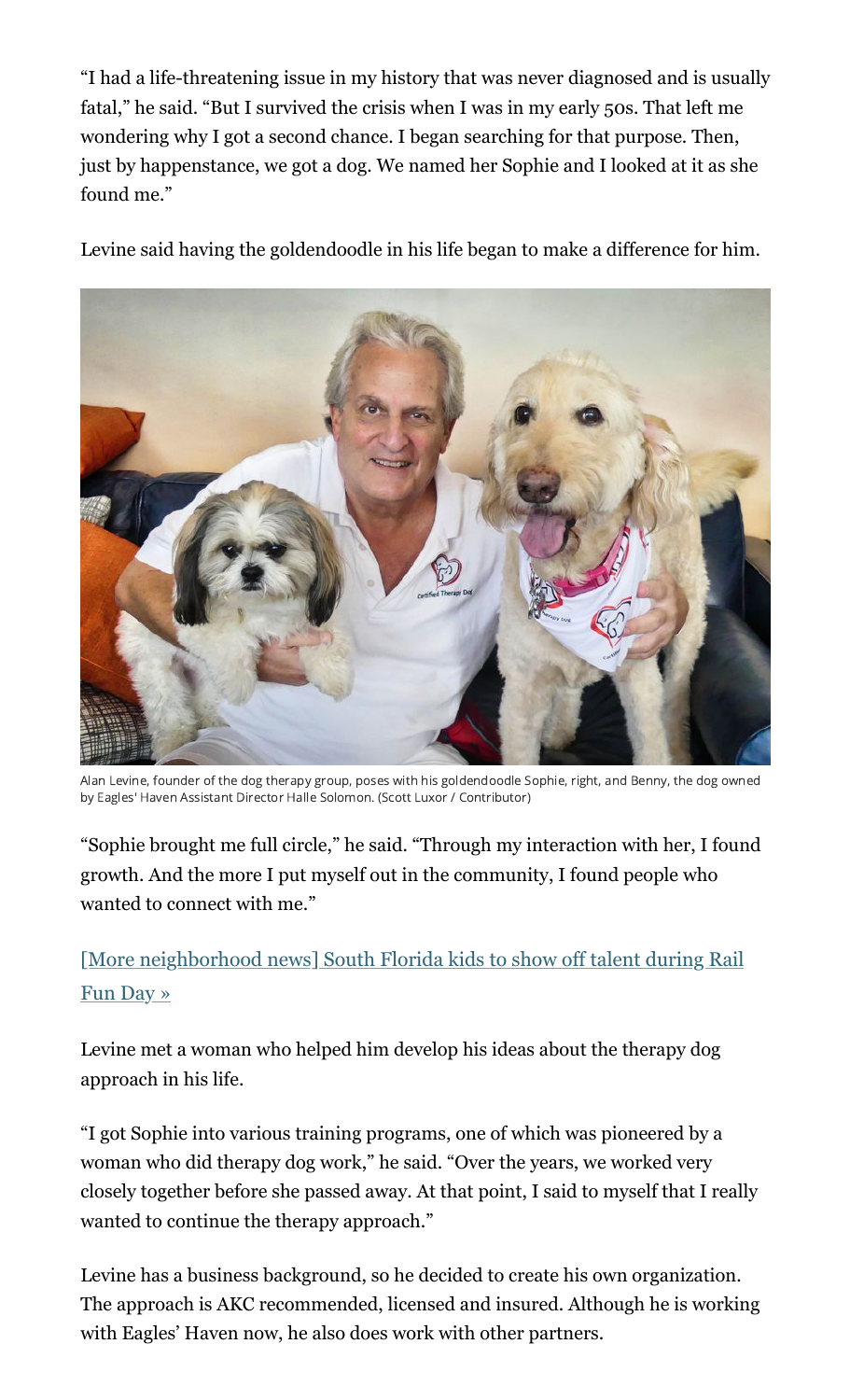"We have a hospice program and we go to numerous assisted living facilities," he said. "We go to elementary schools, especially **[Title 1 schools](https://www.fldoe.org/policy/federal-edu-programs/title-i-part-a-improving-the-academic-/)**, which have a high percentage of economically disadvantaged students. We also work with children's hospitals since the kids connect so well with the dogs."

# [\[More neighborhood news\] On the road again | Opinion »](https://www.sun-sentinel.com/community/the-forum/fl-cn-opinion-on-the-road-again-20220210-gpllaq55ybce5giqcel4p7wxje-story.html#nt=interstitial-auto)

Levine originally got connected with Eagles' Haven through one of his clients who knew about JAFCO and said that they would love this style of therapy, which they did, and they adopted Levine's work into their wellness program.

"We do about a 90-minute class," Levine said. "It's a very comprehensive program, where people bring in their mostly untrained dog. We don't ask much as a starting point for the canines. Then it is up to the individual as far as how quickly they want to advance to the program and do the work."

Levine's goal for each client that comes through Eagles' Haven is for a transformation to occur through their interaction with their pups. The magic, he says, comes from the nature of what dogs are in people's lives.

"Dogs really are empaths," he said. "The dogs do all the work. There really is a permission that the dogs give the people to explore their innate kindness to others. There is so much emotional weight and things that will want to make us implode. Dogs provide an outlet where we can give ourselves and be kind to others."

# **A client' s experience**

Sarah Lerner has been a teacher at Marjory Stoneman Douglas since 2014. She was strongly impacted by the shooting and has had to deal with anxiety, trauma and PTSD since the day of the tragedy.

"I found out about Eagles' Haven since they opened in March of 2019," she said. "I immediately became their biggest fan. When I found out about the therapy dog training, I reached out immediately to sign up."

Lerner got her mini Schnauzer named Ruby in 2020. She said that she grew up with dogs, but her husband didn't, so it took a while to convince him. But Ruby has proven to be key to her recovery process.

"Ruby has been the best addition to my family," Lerner said. "She's so sweet and loving. She curls up next to you and just let's you love her."

[\[More neighborhood news\] Shh, it's a sneak peek: 7 secret gardens to be](https://www.sun-sentinel.com/community/riverside-times/fl-cn-fort-lauderdale-secret-garden-tour-20220210-f2uxls3nnrhltaffj7g6iczeka-story.html#nt=interstitial-auto) revealed during Fort Lauderdale tour | PHOTOS »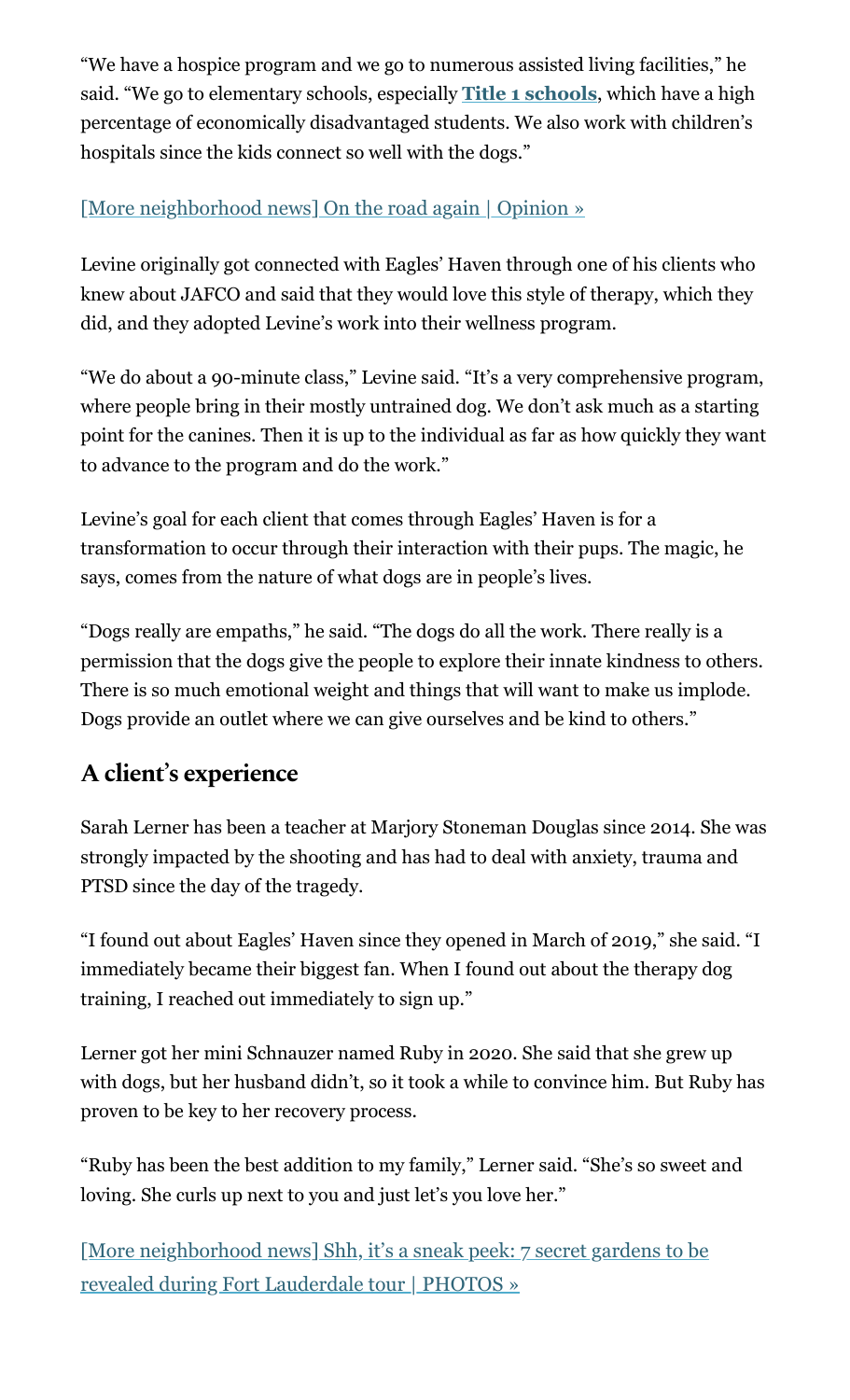She said that she has nothing but good things to say about the experience she has had with Eagles' Haven.

"Eagles' Haven has done so much for those of us who were at MSD on that day in 2018," she said. "To offer classes that allow us to give back has been tremendous. I hope that Ruby can bring others a fraction of the joy she's given me."

# **A focused approach**

Other than the dog therapy program, Eagles' Haven has an overall wellness program that works both with those who were directly affected by the Parkland shooting as well as those in the community who feel they were indirectly affected by the tragedy.

"Eagles' Haven is a wellness center for the entire community," Solomon said. "We actually have an outreach coordinator whose role is to go into the community and find out what the community needs and what they want from our program."



Morning Update Newsletter Daily

Start your day with the top stories in South Florida.

ENTER YOUR EMAIL ADDRESS

The organization has family strengthening services seven days a week. Walk-ins are available for adults and children. There are safety assessments, crisis management and family therapy sessions. Solomon said that they help families get connected to different services that they didn't know that they could get help from even outside of their own organization.

"What makes us really different is that we don't offer the therapy on-site," Solomon said. "We do crisis management, which is therapeutic. This style de-stigmatizes the idea of mental health support. So we don't look at things from the angle of mental health, we really look at things from the perspective of wellness."

## LATEST THE FORUM

Tender loving canines: Eagles' Haven training therapy dogs to help heal after Parkland school shooting

Broward teams fare well in regional, state cheer [competitions](https://www.sun-sentinel.com/community/the-forum/fl-cn-regional-state-cheer-competitions-local-hs-20220210-wbbfkjv7rrgjpjjvj5q2a3oolu-story.html#nt=latestnews&rt=chartbeat-flt)

The wellness classes are offered for free because their funding source supports Eagles' Haven. Some of their offerings include kickboxing, yoga and art classes.

"Our mission is that if you leave here feeling even an ounce better than you did an hour before you came in,